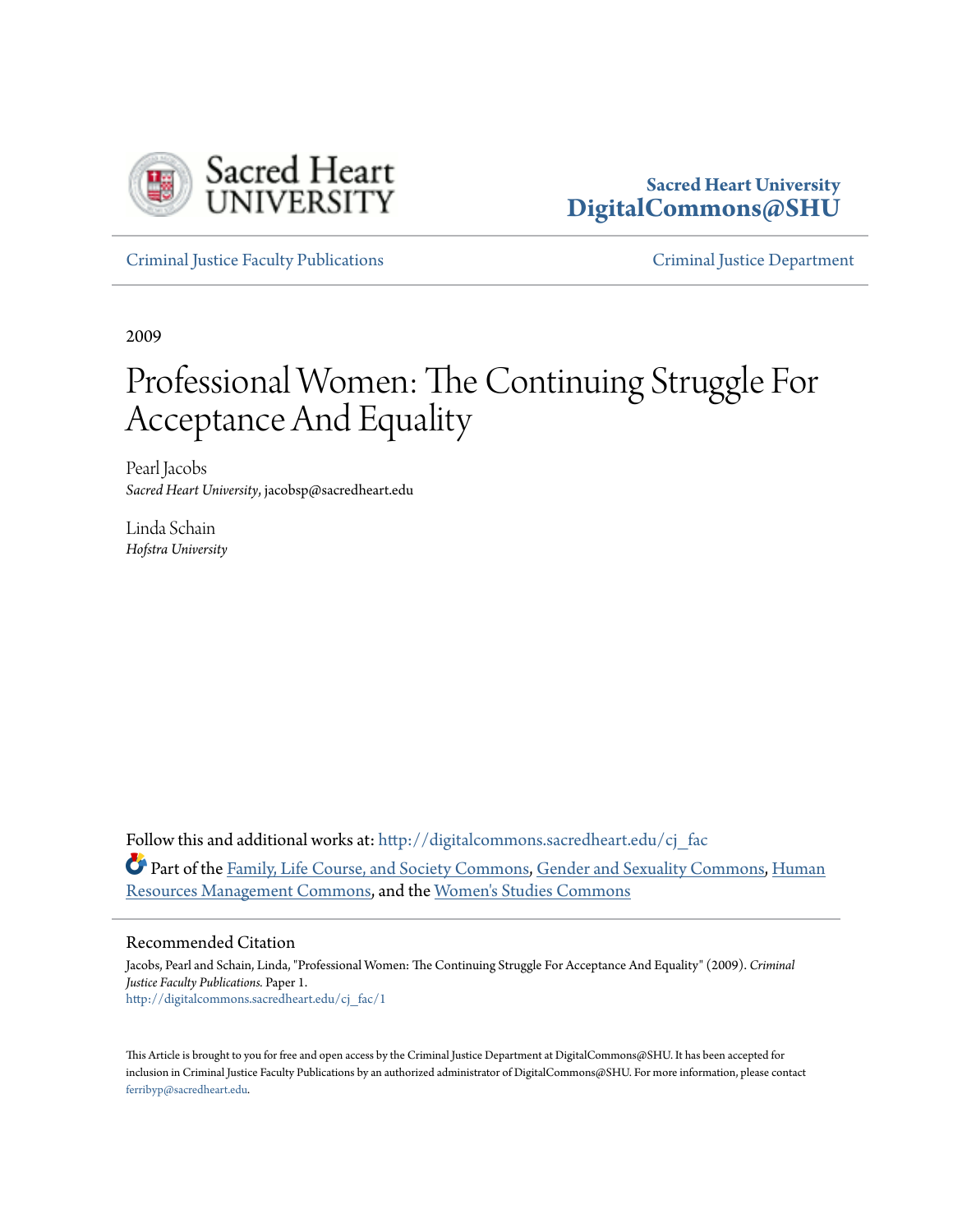## **Professional Women: The Continuing Struggle for Acceptance and Equality**

**Pearl Jacobs Sacred Heart University jacobsp@sacredheart.edu**

> **Linda Schain Hofstra University actljs@hofstra.edu**

#### **Abstract**

During the past fifty years, the situation of professional women has changed dramatically. Women have expanded their career aspirations. They are no longer confined to traditional female fields such as education or nursing. We have seen the integration of women into previously male dominated fields such as accounting, medicine, law, etc. Integration; however, does not necessarily mean acceptance and equality nor does it mean that the stress created by workfamily conflict has been resolved. This paper will examine some of the issues that continue to plague women as they attempt to progress in their professional fields.

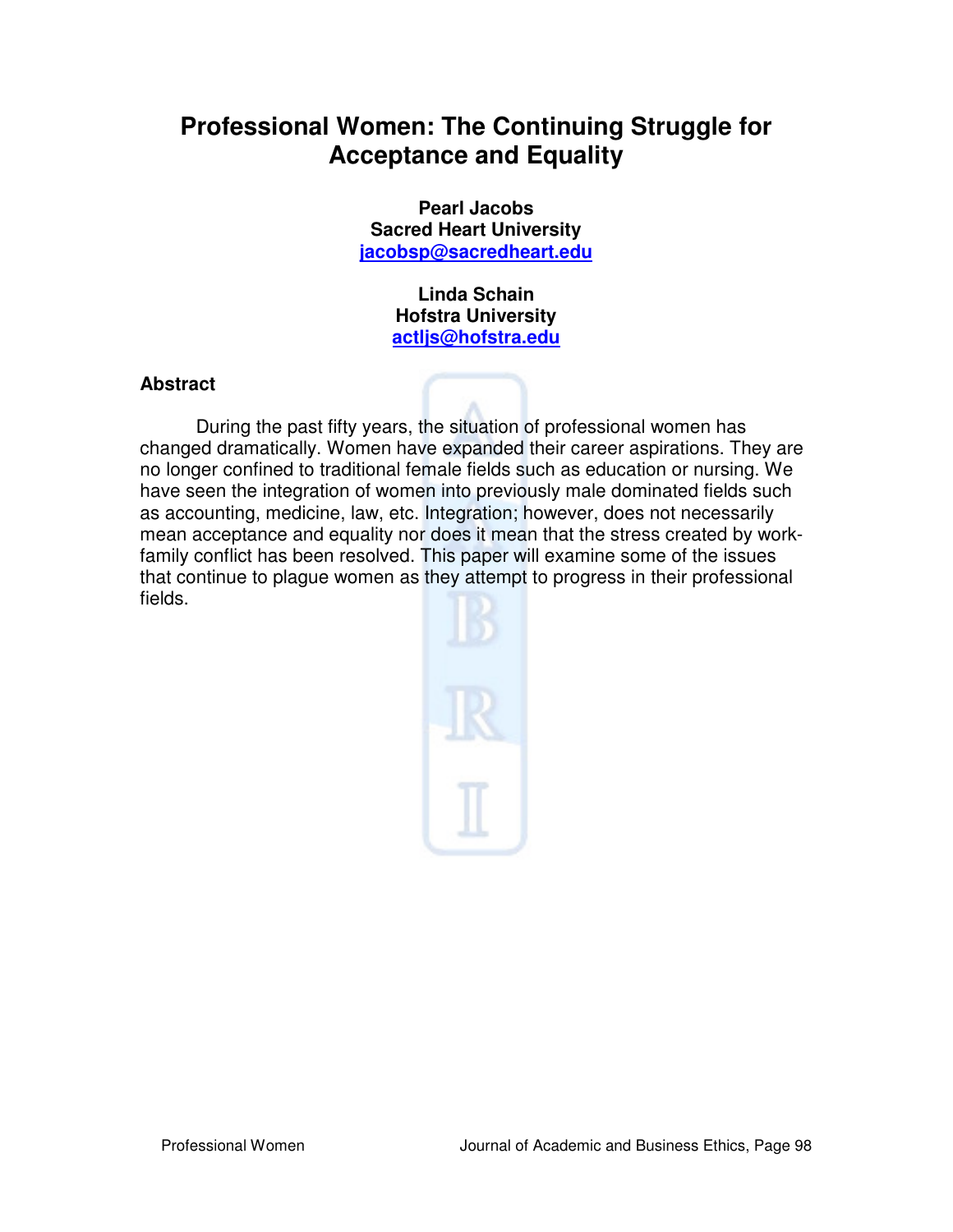#### **Introduction**

The world of business today is very different from the world of business fifty years ago. Advances in technology plus the evolving work and family roles of women in this country have contributed to the business environment of the 21<sup>st</sup> century. The changing roles of women in America have led to their greater participation in the employment sector and changes in many aspects of American life. Women constitute 47 percent of the total labor force. Most women will remain in the paid labor force for 30 years. The typical American family today is the dual-earner family (White & Rogers, 2000). Women are now employed in previously male-dominated fields such as law, professional sports, the military, law enforcement, firefighting and top-level corporate positions. Working women today spend less time maintaining the household then they did 30 years ago.

It had been anticipated that increased labor force participation for women and subsequent participation in multiple roles would result in increased stress. Research studies have actually determined that the opposite is true. Women who participate in multiple roles experience lower levels of stress-related mental and physical problems and feel generally better than their cohorts who engage in few roles (Barnett & Marshall, 1993; Crosby & Jaskar, 1993; Simmons, 1992; Thoits, 1992; Wethington and Kessler, 1989). Current research supports the fact that employed women, regardless of marital status, reported greater happiness then the nonemployed women. Research studies have discovered that working women are less depressed than non-working women (Aneshensel, 1986; Kendel, Davies & Raveis, 1985). Crosby (1991) noted that women who occupy multiple roles are less depressed than other women.

#### **The Problems Working Women Face**

Research confirms that employment has a positive effect for women and families. Despite this conclusion, women still encounter a number of difficulties and misperceptions that affect their performance in the workplace. This paper will examine some of these difficulties and describe various methods employed by working women to resolve them.

 One such difficulty is the belief that men and women have different leadership styles. Leadership styles attributed to women are believed to reduce their effectiveness in the workplace. Specifically, women are thought to be more people-oriented in their leadership style and men more task-oriented. The people-oriented leadership style of women is viewed as less likely to inspire productivity among workers.

 Gender stereotyping is a problem that working women must deal with. Barnett and Hyde, (2001), conclude that the empirical studies they reviewed challenge gender differences predictions of earlier theories. The behavior of men and women in the workplace is similar. Differences may have existed in the past but these differences are rapidly disappearing. Perhaps what needs to be examined is why these differences are disappearing.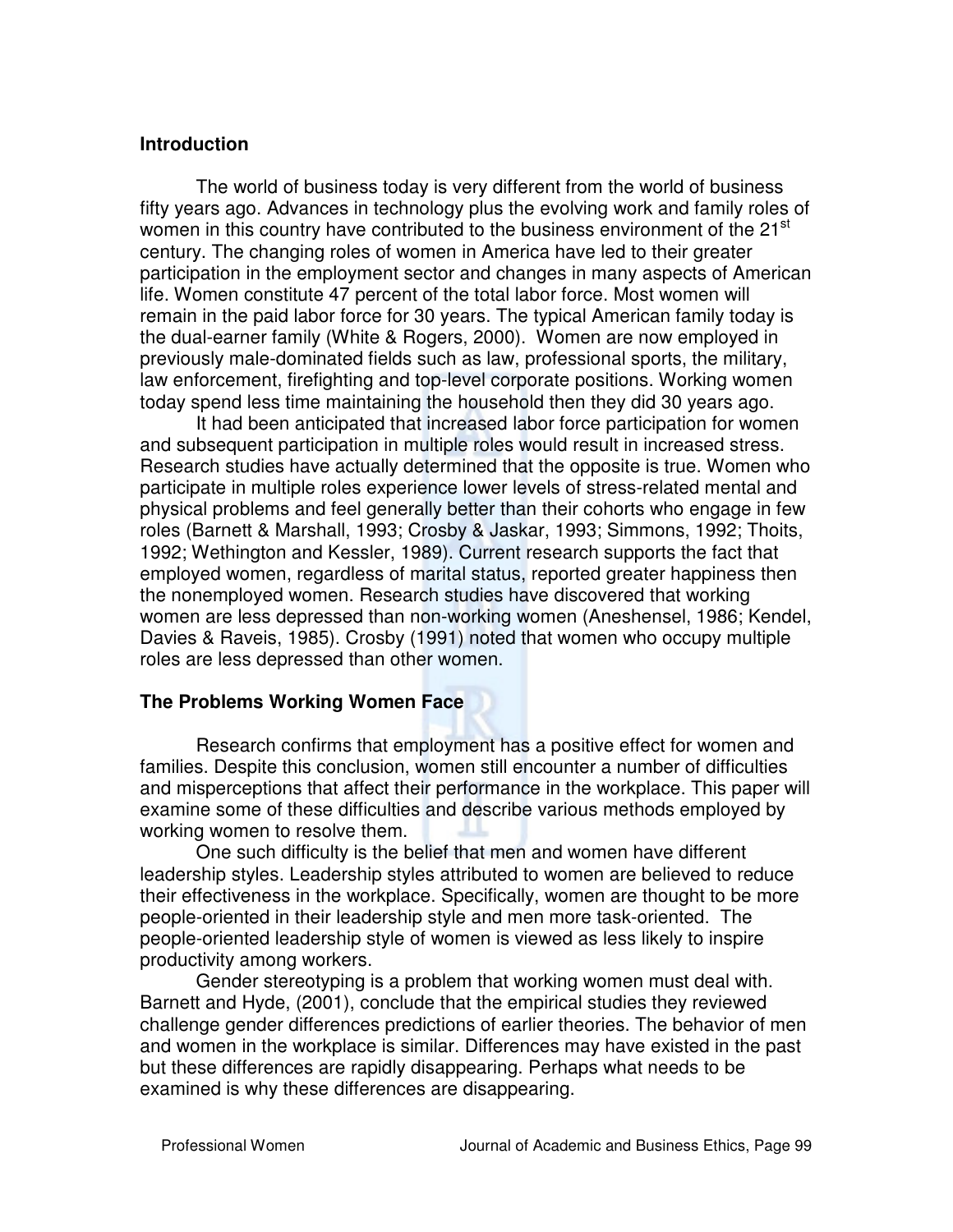Another problem faced by women is stress caused by role conflict or multiple roles. Research has suggested that the use and choice of coping strategies may be a factor in reducing such stress (Billings & Moos, 1981; Folman, Lazarus, Dunkel-Schetter, DeLongis, & Gruen, 1986; Pearlin & Schooler, 1978). A coping resource that has been found to reduce stress is social support (Eckenrode, 1991; Eckenrode & Gore, 1990; Emmons et al., 1990; Greenhaus, 1988; Riefman, Biernat & Lang, 1991). The particular social support mechanisms most helpful to working women are emotional support and tangible support. Tangible support is defined as providing some sort of assistance for another person.

 There is a work/family conflict that particularly affects working women. It is extended work hours. (Piotrkowski et al 1987). There is research that suggests that a child's well being suffers as a result of lack of time with parents (Piotrkowski et al 1987). Specifically, "the lack of sensitive, responsive, and consistent care from overworked parents or substitute providers can lead to decreased cognitive and social skills (Percel & Menaghan 1994). And can promote attachment insecurity in children (Belsky, 1990) (Glass & Estes, 1997: 295)."

 Research has determined that working women with rigid schedules report more family difficulties than working women with flexible schedules (Ralston, 1990). It has been determined that there is a relationship between the lack of job flexibility and depression (Googins, 1991). It has been reported that, "when family responsibilities expand, mothers are more likely than fathers to change jobs, to work part-time, or exit the labor force for a spell because families cannot afford to lose fathers' wages. The result is often a decrease in mothers' financial and occupational attainment (Felmlee, 1995, Corcoran et al 1984) (Glass & Estes1997:297)."

 Men and women communicate differently and; therefore, negotiate differently (Miller, 2003). The successful female professional must not only understand the gender differences in communication but be able to use them to her advantage as well. Miller (2003) describes a man's way of communicating as "guy speak." She explains:

For example, when a man leaves a meeting and you ask him how it went, he will probably say "Great." He is not really conveying any information about what happened at the meeting; rather, he is simply acting confident. A woman, in contrast, might answer the same question with," Okay, but I could have handled the cost issue a little better." Like the man's comment, hers does not necessarily describe what happened at the meeting. Rather, it reflects her "desire for perfection." If you rely on what each actually says, without taking into the account the gender of the speaker, you are liable to draw erroneous conclusions. The same is true when men and women negotiate.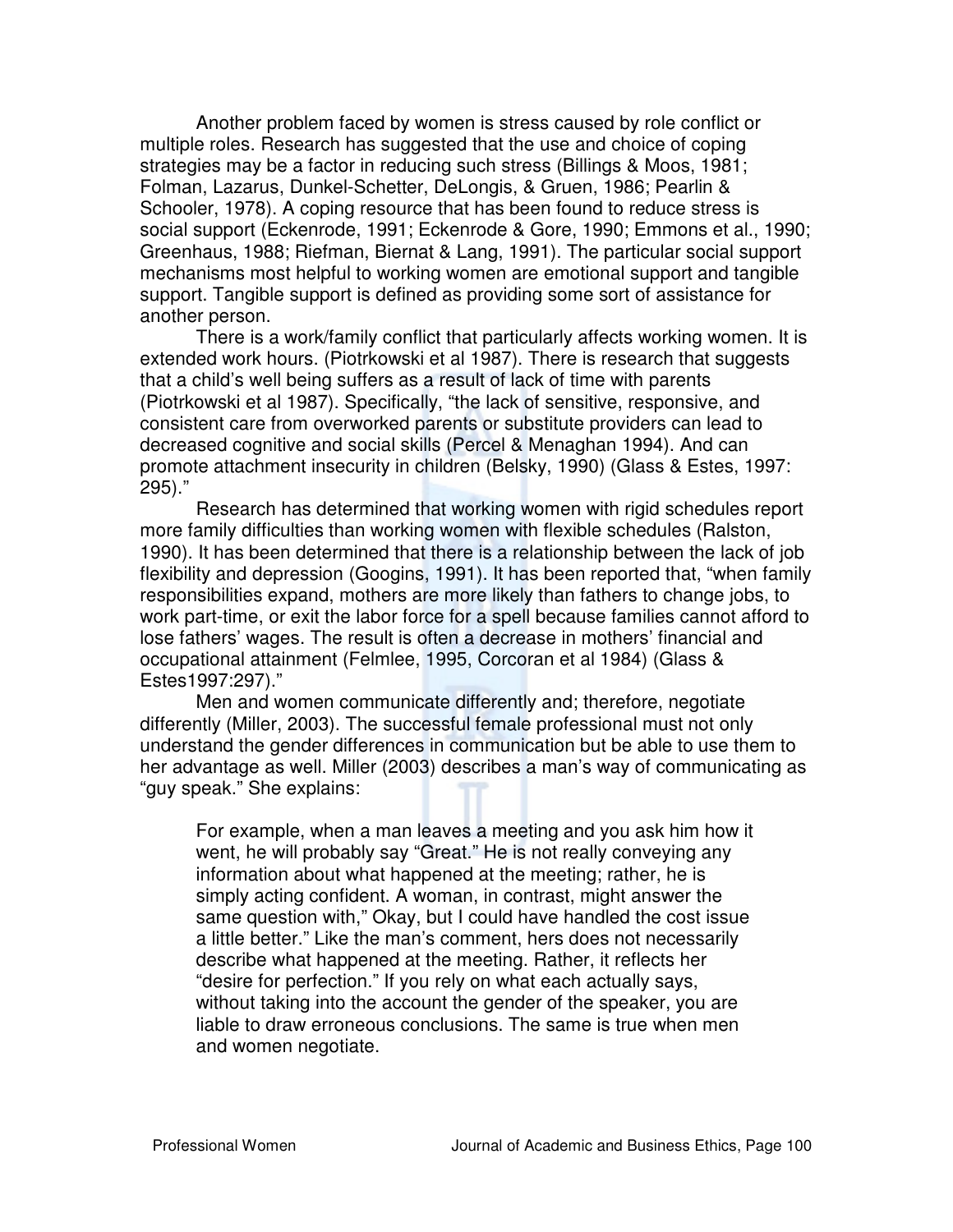The different negotiating styles men and women tend to exhibit are a natural corollary to these different communication styles. The "relational style" usually associated with women focuses on the relationship between the parties. Inherent in that negotiating style is a desire not only to achieve substantive objectives but also to develop the relationship between two sides. The "competitive style" usually associated with men focuses more on the substantive outcome of the negotiation. Some women who are more comfortable with a relational style adopt a competitive one because they believe it to be more effective, especially in business settings. You not only need to be able to move from one to the other depending upon whom you are negotiating with (Miller , 2003:49).

#### **Dealing with Workplace Problems**

Research has shown that a rewarding work experience can reduce the stress associated with one of the multiple roles that women occupy: parenting (Barnett & Marshall, 1991). There is a growing body of research that demonstrates the positive influence of workplace policies toward families on employees (Bohen & Viveros-Long, 1981; Marshall & Barnett, 1994; Pleck, 1992). It has also been shown that spousal support is most effective in helping women deal with the demands of multiple roles (Cohen & Syme, 1985; Duxbury & Higgins, 1991; Eckenrode & Gore, 1990; Holahan & Gilbert, 1979; Ross & Mirowsky, 1988).

Bernas and Major, (2000), suggest that the best way to deal with workfamily conflict is to find an individualized management strategy. They explain as follows:

For instance, Kossek et al. (1999) suggested that conscientious individuals are likely to be intensely involved in both work and family roles because they feel responsible for events in their lives and tend to be dependable. It may be that hardy individuals are also likely to be highly involved in both roles because they tend to see stress as a challenge. For these people, intense involvement in dual roles may not be a bad thing but rather the style or strategy with which they are most comfortable. Thus, a one-size-fits-all approach to managing work-family conflict is likely to be less effective than a method that considers individual resources such as hardiness. (Bernas and Major, 2000:176).

#### Bernas and Major, (2000), further conclude:

Taking into account her personal disposition, a working woman can take the initiative in finding a work-family management strategy that is best suited to her needs. Results suggest that working women can cultivate useful resources in an effort to reduce experienced stress and work-family conflict. In particular, supportive home and work environment are directly associated with reduced stress and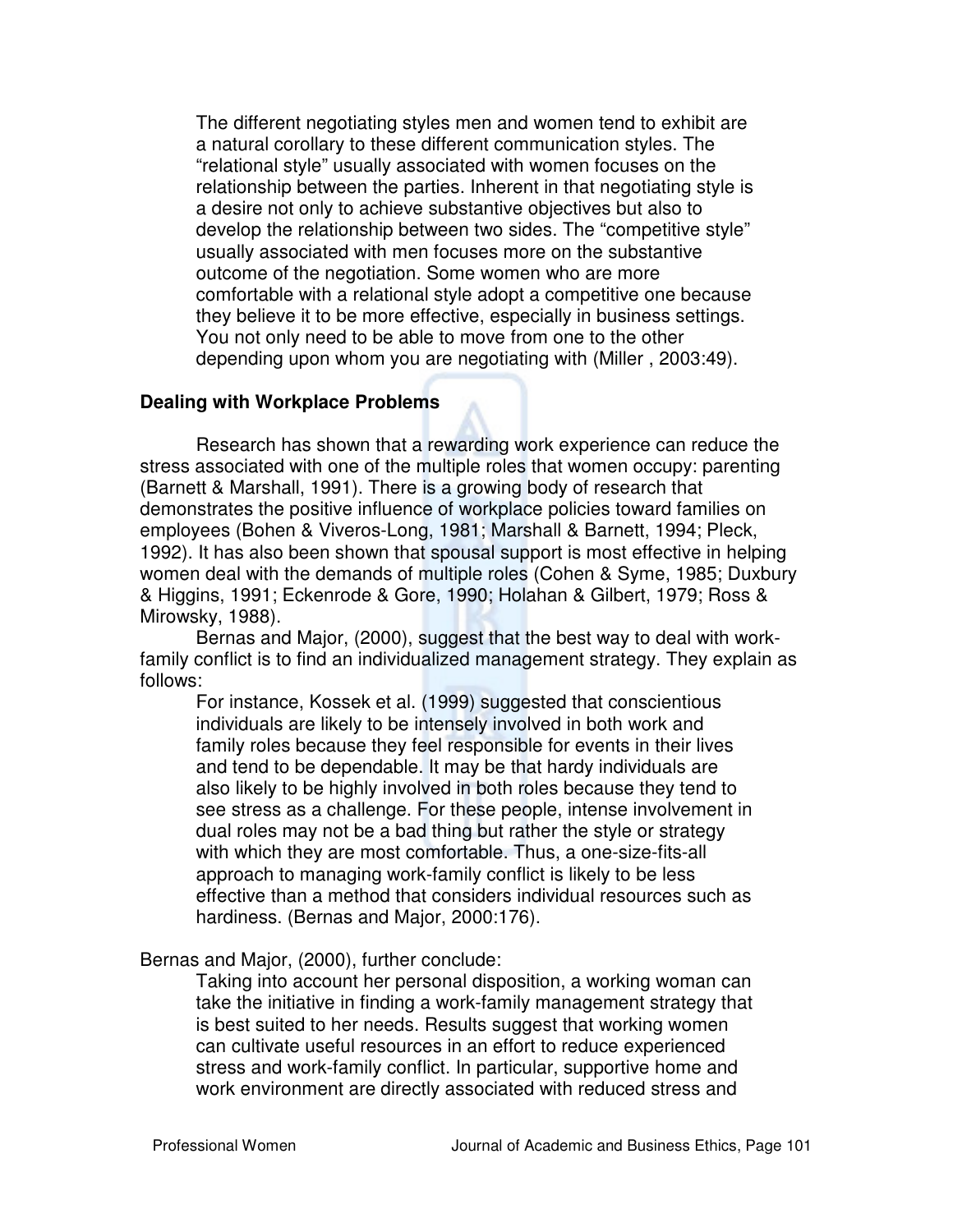indirectly linked to diminished work-family conflict. (Bernas and Major, 2000 :176).

It is necessary for a working woman to find the management strategy best for her because the family needs of all women are neither homogenous nor static. For example, childbearing employees may require leave time; mothers of preschoolers may need childcare and a reduced work schedule in order to support the emotional needs of their children. Women with older children may need after-school assistance and, perhaps, a more flexible work schedule. Women who are care-givers for older adults may need leave for emergencies (Glass & Estes, 1997). Thus, "these different family and work factors mean that the policies that are optimal for one class of employees at one point in time may have little or no effect on reducing work/family conflict for another class, or even for the same employees at another point in time (Glass & Estes, 1997: 293)."

The research literature supports the use of flex-time policies as a means of reducing stress and improving employee morale:

Decreased work hours serve business by increasing employee productivity and decreasing turnover, and they serve families by decreasing depression in employees. Flextime policies increase employee productivity by decreasing absenteeism and turnover, and they positively influence family functioning by decreasing employee depression and work/family conflict while increasing the time families spend together (Glass & Estes, 1997: 306).

Research confirms that family friendly policies would greatly improve the working lives of most women. Policies that support emergency leave to care for elderly adults should not be overlooked because the Bureau of Labor Statistics reports that the number of women 55 and older in the labor force will increase by 52 percent between 2000 and 2010. These women represent the major care givers. A recent report in American Demographics noted:

Today, more than half of women ages 55 to 64 (52 percent), and more than three quarters of women ages 45 to 54 (77 Percent), will work full- or part-time. Only a small percentage of women ages 65- 74 (16 percent) continue to work. These participation rates have been steadily increasing for years and are likely to keep doing so in the future. During this decade there will be a significant increase in the number of highly paid working women in the youngest cohort (55 to 64). But between 2010 and 2020, the full force of the Baby Boom will hit the 65-to-74 age cohort, resulting in at least a 50 percent jump in the number of working women in that group. Two factors likely to cause older women to stay in the labor force are that their jobs are physically easier than service or factory jobs and that they pay more. This was not always so. In the past years, when a greater percentage of working women had demanding and low-paying jobs in factories or in food-service establishments, retiring after 30years or so was not only desirable, but probably a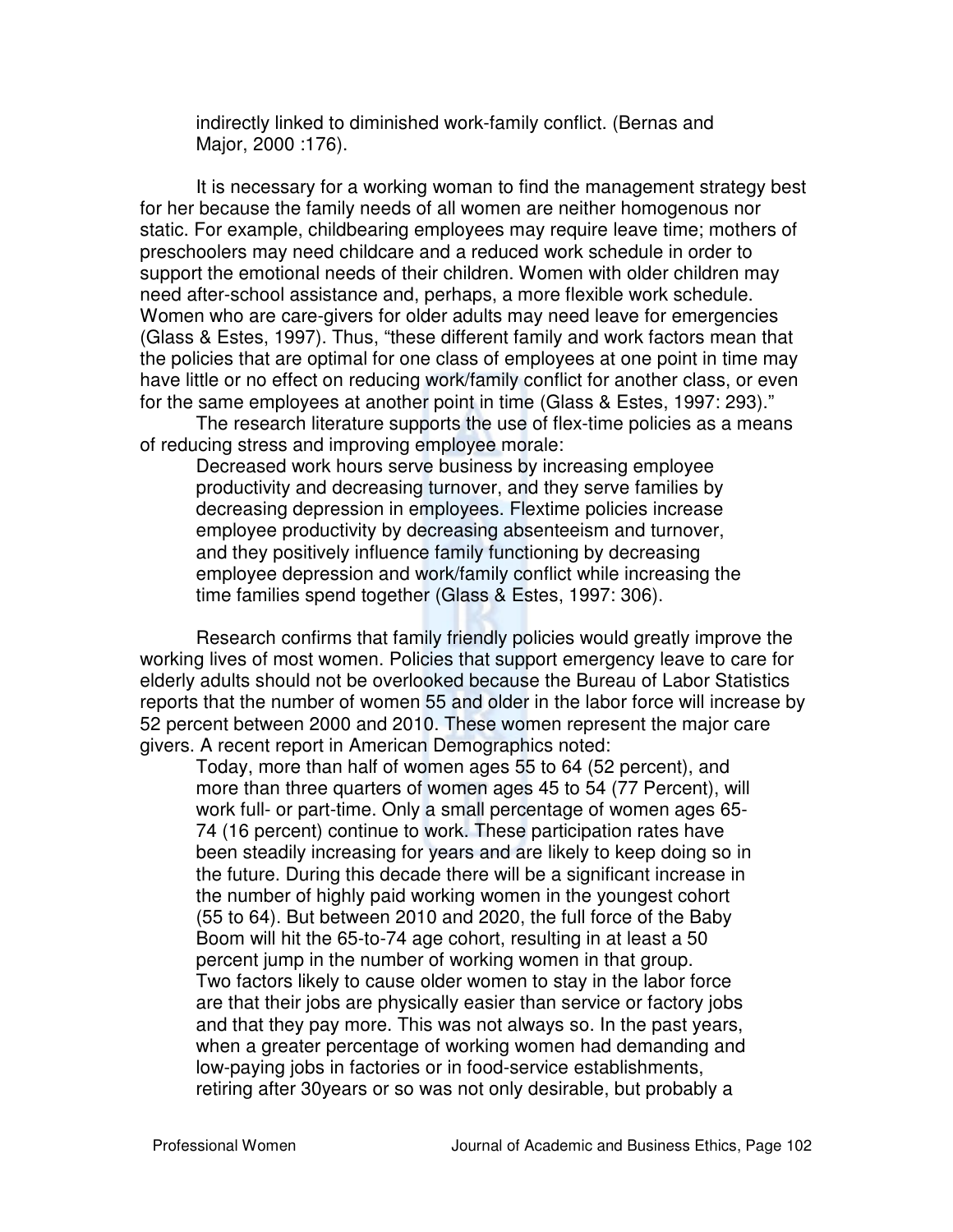necessity. Now that an increasing number of women spend their working years in an office setting, they are more likely to be well paid and to work at a professional managerial or technical job well into their 60s or 70s (Francese, 2003: 40).

Being more courageous in the workplace can help women succeed. Workplace courage is defined as taking a stand or a risk. Courageous women take responsibility for their lives. "They design their lives rather than letting outside influences dictate who they are or what they should be" (Walston, 2002: 28). Women who display this type of courageous behavior are often thought of as "too strong" or too aggressive." "The irony is that for men, these descriptions are often desirable, but for women, such adjectives are viewed as negative. However, these stereotypical limitations can actually benefit women by inspiring them to increase their courage quotient by acknowledging and honoring their individual courageous behaviors "(Walston, 2002:28).

Walston (2002) believes that it is essential for professional women seeking to advance in the workforce to hold themselves accountable and be courageous. She explains:

Courageous women are 100 percent responsible for how they design their lives. This includes taking credit for accomplishments when merited. When receiving a promotion or a pay raise, women have a tendency to say, "Oh, thank you for this opportunity." This is not courage. A truly courageous woman responds to the promotion or pay raise by stating the qualities and strengths they bring to the table and describing how they intend to use those strengths to better the company or the project at hand.

Remember, getting a promotion or some other accolade at work isn't a gift. It's something you've worked hard for and deserve. The action you take or don't take during such a situation reveals your true courage quotient. When you fail to insist on credit for your accomplishments your spirit slowly shrinks (Walston, 2002:29).

Walston (2002) also believes that women can increase their courageous will by finding and emulating appropriate female role models. The more women who display courage in the workplace, the less such behavior will be viewed as unusual. Eventually such behavior will be readily accepted.

Encouraging employers to support efforts that would benefit men as well as women would be advisable. Child care has become a basic need in this era of the working parents. Research evidence supports the fact that employers with family-friendly policies have more reliable employees (Alverson, 1999). Some well knew organizations have developed child care programs, including:

Toyota Motor Manufacturing in Georgetown, KY. The company recently opened an on-site 24-hour day care licensed for 230 children.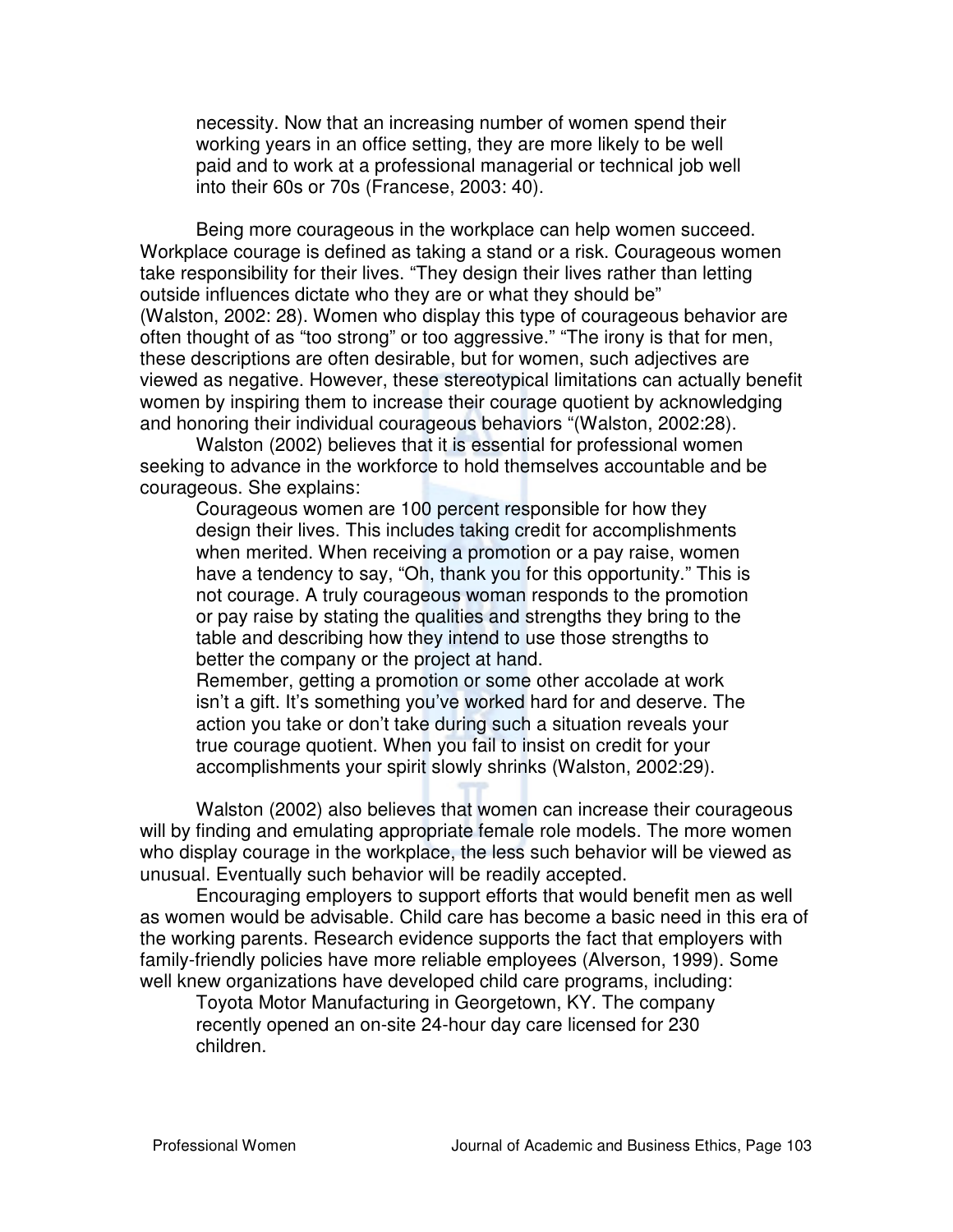Massachusetts Bay Transportation Authority. The MBTA contracts with 32 licensed child care centers and offers tuition subsidies on a sliding scale

(Alverson 1999:21).

Child care needs can be addressed in other ways as well. These include:

- 1. Contributions to community resources.
- 2. Flexible spending accounts or salary reduction plans that set aside a portion of the employee's before-tax salary to be used for child care.
- 3. On-site/off-site child care centers.
- 4. Consortium child care centers where groups of employers share the operating costs.
- 5. Sick/emergency school-age child care programs.
- 6. Referral and educational services.
- 7. Telecommuting/job sharing/compressed workweeks/part-time employment.
- 8. Flexible leave policies (Alverson 1999:21).

Research suggests that working women occupying multiple roles are likely candidates for burnout because of the increasing demands on their time. Working women can develop techniques to prevent burnout. Victoria L. Rayner, author of The Survival Guide for Today's Career Women, (1994) suggests 10 ways to combat burnout. They include suggestions for being more creative in approaching problem situations; maintaining an exercise regiment to support physical and mental well-being; making rime for things you like to do. She suggests focusing on your needs rather than the desires of others. These are worthwhile suggestions since many professional women have been overdoing it. "Determined to succeed professionally, they easily become over involved and overextended. For career women to get ahead, she must exert an almost superhuman effort just to achieve parity with her male colleagues (USA Today Magazine, Dec.96:7)."

Professions where women are considered to be minorities need to explore ways to assist women in their efforts to succeed professionally. The American Bar Association created the Commission on Women in the Profession in 1987 to identify problems women lawyers face in their attempts to advance. The commission has presented recommendations for removing barriers to the advancement of female lawyers. They have developed gender-neutral evaluation procedures. They have also created a manual that contains the policies and practices developed by law firms to assist the advancement of women (Stein, 1998).

Working women often complain of feeling socially isolated. This is particularly true of women in higher-ranking positions. The feeling of social isolation can negatively affect the woman seeking to advance professionally. Recent studies have shown that mentoring by other women may help women obtain the skills needed to succeed (Keating, 2002). The mentoring relationship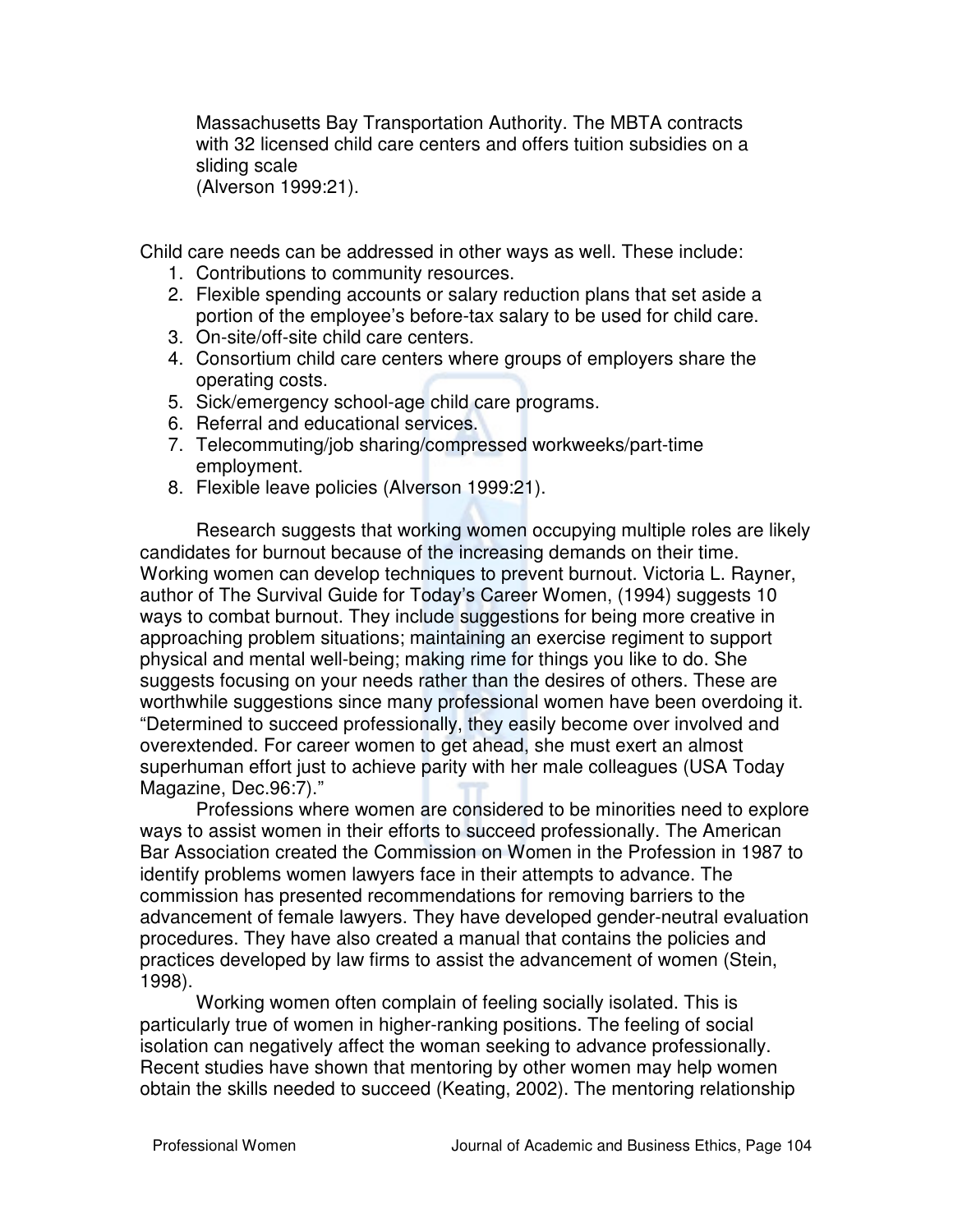is valuable at any point in a career. "College-age women, women just entering the workforce and women changing careers are ripe for mentoring. It can boost your self-esteem, make you feel more competent and develop your professional identity (Keating, 2002:28)."

#### **Women in Accounting: What Do They Need for Professional Advancement?**

In 2002 the American Institute of Certified Public Accountants (AICPA) reported that 57 percent of accounting graduates were women (Maeglin, 2004). Why are women lured to this male dominated profession? Women report that many firms are offering flexible work schedules which include telecommuting, days off prior to the start of tax season, and summer hours. Some firms have even introduced the idea of part-time partners.AICPA officials report that women are drawn to accounting because "women tend to be organized and good with people, and both are absolutely crucial to this profession….Women also develop good time management skills trying to juggle kids and work (Maeglin, 2004:A32)."

What should women do to be successful accountants? Accounting professionals advise women to ask for what they want even if it is an unusual schedule. "They should go ahead and ask, and they might find something perfect where they like what they do and they can make it fit their lifestyle needs (Maeglin, 2004:A32)."

A comfortable professional environment is also necessary. "A major reason why women stay with accounting as the years pass is not just their love of the numbers. If they are fortunate to be involved with a firm where they feel like part of a family, and their professionalism is respected and appreciated, it makes a huge difference (Ferraro, 2004:1)."

The AICPA presents advice for the advancement of female accountants through works issued by their Work/Life and Women's Initiatives Executive Committee. Nancy Baldiga, the author of one of these publications suggests that networking and leadership development is extremely important.

…firms should encourage women professionals to form a network within the firm, assist with the communication by women in the network, and provide opportunities for the women to meet regularly.

She also believes firms should spotlight external networking opportunities, including volunteering, submitting articles for publication, or helping to cosponsor conferences or presentations with clients or organizations.

Another technique she identifies involves pairing high-potential women professionals with a senior mentor, and attending conferences and presentations. (Tips 2003:10).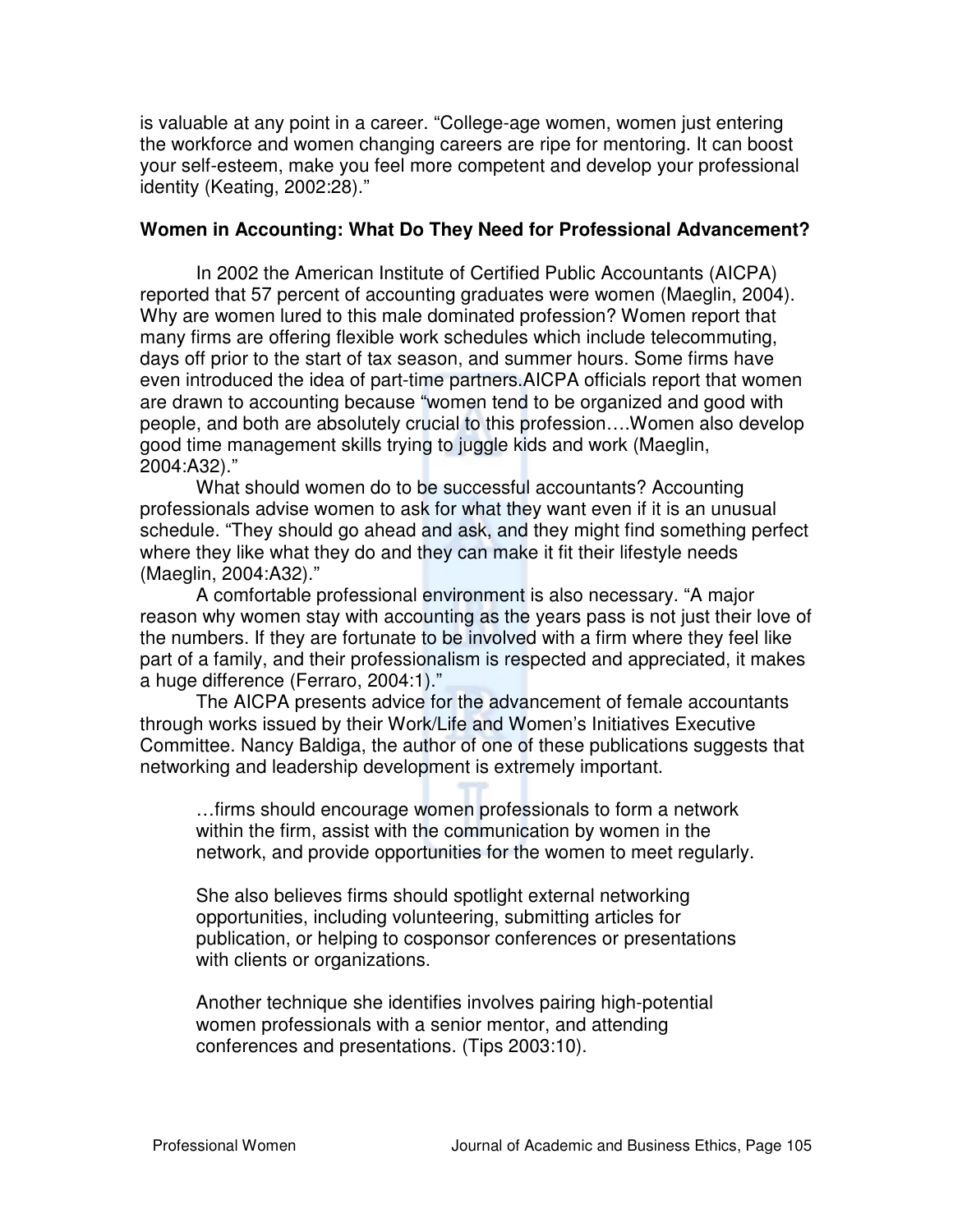Good mentoring programs are important for the success of women in accounting. Firms should not feel that women are the only ones who can mentor women. They should seek the best mentors whether they are male or female. Joan Waggoner, a member of the Women's Executive Committee of the Illinois CPS Society comments:

All too often, companies force the mentoring responsibility upon the one or two women they may have in leadership roles. First of all, that, in and of itself, suggested that men are not responsible for mentoring women, she said. Quite frankly, these women may not be interested in providing mentoring, or may not be effective at it, which might introduce more harm than good. It may be that a female partner has either come to the decision not to have children of her own, or has worked out her own situation with her spouse so that the marital partner is a stay-at-home parent. While both of these paths are sound, the observing staff member begins to question whether this is a model that the firm is suggesting as necessary in order for there to be advancement among females. Given the number of dual-couple careers today, I daresay that 54 percent of staff in Illinois accounting firms are not willing to remain in an environment where this is a model. (Kahan, 2004:18).

Several accounting firms are actively involved in promoting the advancement of women. For example, Ernst and Young have an entire Web site dealing with flex time. The company reports that 2300 workers have flex time arrangements. KPMG has increased the opportunities for women to acquire high profile assignments which are part of the career ladder to promotion. They require that at least one woman be considered for each high profile assignment (Swanson, 2004).

Despite the aforementioned efforts, some women in accounting continue to argue that a glass ceiling still exists making the advancement of women a struggle. They suggest that women accountants continue to keep the issue of professional equality in the forefront. This means doing more than simply securing the adoption of diversity policies.

Programs must be established to ensure the policy is put into practice. Take part-time policies, for example, which for the most part have been instituted in an attempt to assist employees to manage work and family issues. The firms must actively set the employees' schedule so that meaningful assignments are made even to those on such a tract. Part-time must continue to allow one to be on a partner track. (Kahan, 2004:18).

Accounting firms have a responsibility to prepare women to accept leadership positions. This preparation includes understanding and dealing with the needs of female employees. Plan and Moran, a firm based in Michigan, recognized this and took action. Leslie Murphy, managing partner of client services and director of firm strategic planning explains what was done: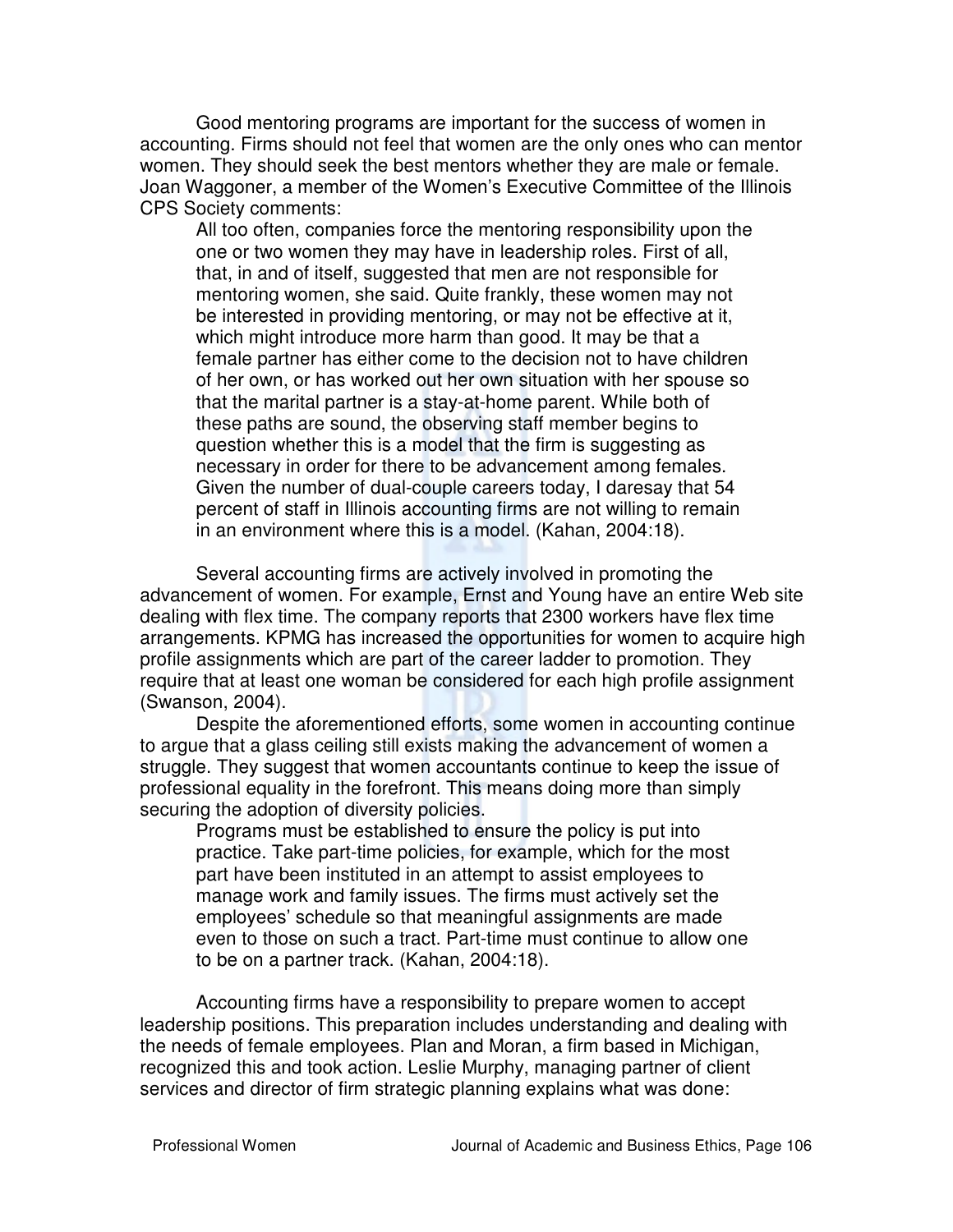In 1986, after witnessing the tremendous influx of women into the accounting profession, P&M organized its Parenting Tightrope Action,

 she said. Comprised of partners and staff, PTA analyzed the needs of the company's parenting staff, with an extra emphasis on the challenges that working mothers face, and introduced a variety of programs and policies. I truly believe there has been significant progress in breaking down the glass ceiling. The concept of preparing people for leadership roles is in place at an earlier age. (Kahan, 2004:18).

It has been suggested that firms conduct effective exit interviews. Although many firms have such interviews, few are truly effective. "Most exiting employees tend not to want to burn bridges and don't want complaints to sound like sour grapes. We must gather appropriate information in a non-threatening way and use it accordingly (Kahan, 2004:18)."

#### **Conclusion**

Employers are now beginning to realize that some of the issues that affect working women also affect working men. Employers now understand that remedying these problems would; therefore, benefit their entire workforce and increase productivity. This is especially true of family management issues. Family management is becoming the job of both parents. Workplace policies are beginning to reflect this. Various companies are attempting to apply flexible work arrangements to men as well as women. Men opting for flex-time; however, may have to overcome some perceptual problems which could affect their career advancement. Recent research indicates that these problems will be resolved in time. The authors of a recent study conducted by the AICPA concluded that, "…the perceived gap between FWA males and females in "likelihood of advancement" may be a short-term situation, which will change with an increase in successful role models (Almer and Single, 2004:58)."

Mentoring is now seen as an excellent method of integrating women into the business world. Firms such as PricewaterhouseCoopers are developing networking circles to allow their female employees to share knowledge with other females. Online mentoring and co-mentoring are other options being developed to assist women.

Despite the issues and problems women in accounting face, their numbers continue to grow. They represent 38 percent of newly hired personnel (Tips, 2003). Firms are beginning to recognize that this contingent of workers has special concerns that need to be addressed through programs and policies. Thus, many firms have begun to implement appropriate programs. It is hoped that these programs will increase the career opportunities for women in accounting and raise the percentage of female partners in accounting firms from the current 12 percent (Kahan, 2004).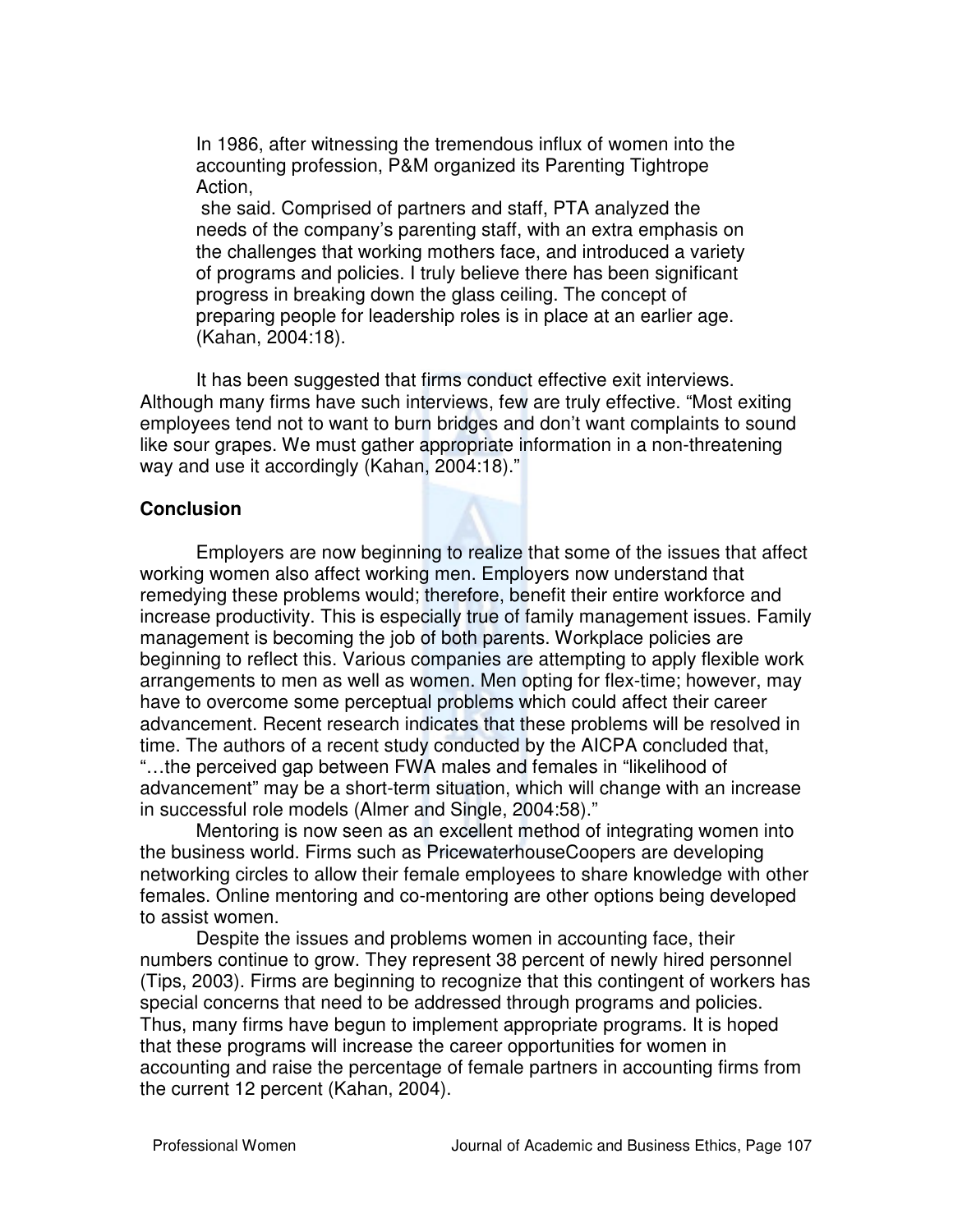#### **References**

- Almer, Elizabeth Dreike and Single, Louise E. (2004). "Career Consequences of Flexible Work Arrangements: The Daddy Track." The CPA Journal Vol. LXXIV, 9:56-58.
- Alverson, Marchel. (1999). "Working Together for Our Children." Women in Business Vol. 51, 1: 21-22.
- Aneshensel, C.S. (1986). "Marital and Employment Role- Strain, Social Support and Depression Among Adult Women. In S.E. Hobfoll (ed.), Stress, Social Support, and Women (pp. 99-114). New York: Hemisphere.
- Barnett, R.C., Marshall, N.L. (1991). "The Relationship Between Womens' Work and Family Roles and Subjective Well-Being and Psychological Distress." In M. Frankenhaeuser, U. Lundberg and M. Chesney (Eds.). Women, Work and Health (pp. 111-136). New York: Plenum Press.
- Barnett, R. C., Marshall, N.L. (1993). "Men, Family-Role Quality, Job-Role Quality, and Physical Health." Health Psychology, 12: 48-55.
- Barnett, Rosalind Chait, Hyde, Janet Shibley. (2001). "Women, Men, Work, and Family: An Expansionist Theory." American Psychologist. Vol 56 10: 781- 795.
- Belsky, J. (1990). "Parents' Jobs and Childrens' Socioemotional Development: A Decade in Review." Journal of Marriage and the Family, 52: 885-903.
- Bernas, Karyn H., Major, Debra A. (2000). "Contributors to Stress Resistance: Testing a Modelof Women's Work-Family Conflict." Psychology of Women Quarterly, 24: 170-178.
- Billings, A.G., Moos, R. H. (1981). "The Role of Coping Responses and Social Resources in Attenuating to Stress of Life Events." Journal of Behavioral Medicine, 4: 139-157.
- Bohen, H.H., Viveros-Long, A. (1981). Balancing Jobs and Family Life: Do Flexible Work Schedules Help? Philadelphia: Temple University Press.
- Cohen, S., Syme, S.L. (1985)." Issues in the Study and Application of Social Support." In S.Cohen and S.L. Syme (Eds.). Social Support and Health (pp. 3-22). Orlando, Fl: Academic Press.
- Corcoran, M., Duncan, G. J., Ponza, M. (1984). "Work Experience, Job Segregation, Wages. In Sex Segregation in theWorkplace." B. Reskin, pp.171-191. Washington, DC: Natl. Acad. Sci.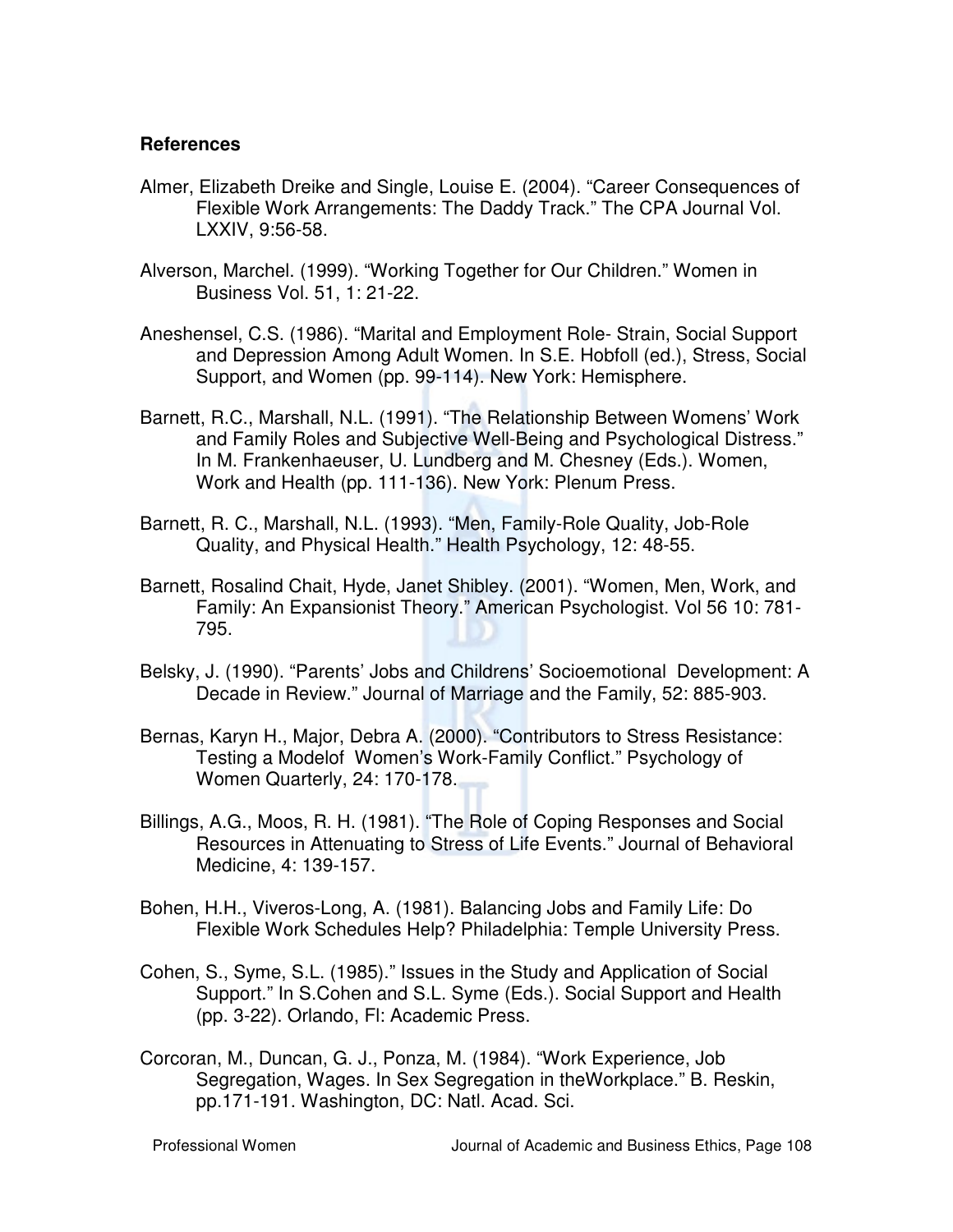- Crosby, F. J. (1991). Juggling: The Unexpected Advantages of Balancing Career and Home for Women and Their Families. New York: Free Press.
- Crosby, F. J., Jaskar, K.L. (1993). "Women and Men at Home and at Work: Realities and Illusions. In S. Oskamp and M. Costanzo (Eds.), Gender Issues in Contemporary Society (pp. 143-171). Newbury Park, CA: Sage.
- Duxbury, L.E., Higgins, C.A. (1991). "Gender Differences in Work-Family Conflict." Journal of Applied Psychology, 76: 60-74.
- Eckenrode, J. (1991). The Social Context of Coping. New York: Plenum Press.
- Eckenrode, J., Gore. S. (1990). Stress Between Work and Family. New York: Plenum Press.
- Emmons, C. Biernat, M. Tiedje, L.B. Lang, E.L., Wortman, C.B. (1990). "Stress, Support and Coping Among Women Professionals with Preschool Children." In J. Eckenrode and S. Gore (Eds.), Stress Between Work and Family (pp. 61-93). New York: Plenum Press.
- Felmlee, D.H. (1994) "Causes and Consequences of Women's Employment Discontinuity, 1967-1973." Work Occup. 22: 167-187.
- Ferraro, Julie. (2004). "Women Find Accounting a Perfect Fit." Tribune Business Weekly, Vol.15:1.
- Folkman, S. Lazarus, R.S., Dunkel-Schetter, C. Delongis, A., Gruen, R.J. (1986). "Dynanics of a Stressful Encounter: Cognitive Appraisal, Coping and Encounter Outcomes." Journal of Personality and Social Psychology, 50:992-1003.
- Francese, Peter. (2003). "Working Women." American Demographics vol. 25, 2: 40-41.
- Glass, Jennifer L., Estes, Sarah Beth. (1997). "The Family Responsive Workplace." Annual Review of Sociology, 23: 289-313.
- Googins, B.K. (1991). Work/Family Conflicts: Private Lives Public Responses. New York: Auburn House.
- Greenhaus, J.H. (1988). "The Intersection of Work and Family Roles: Individual, Interpersonal, and Organizational Issues. In E.B. Goldsmith (Eds.), Work and Family: Theory, Research and Applications (pp.23-44), Newbury Park, CA: Sage.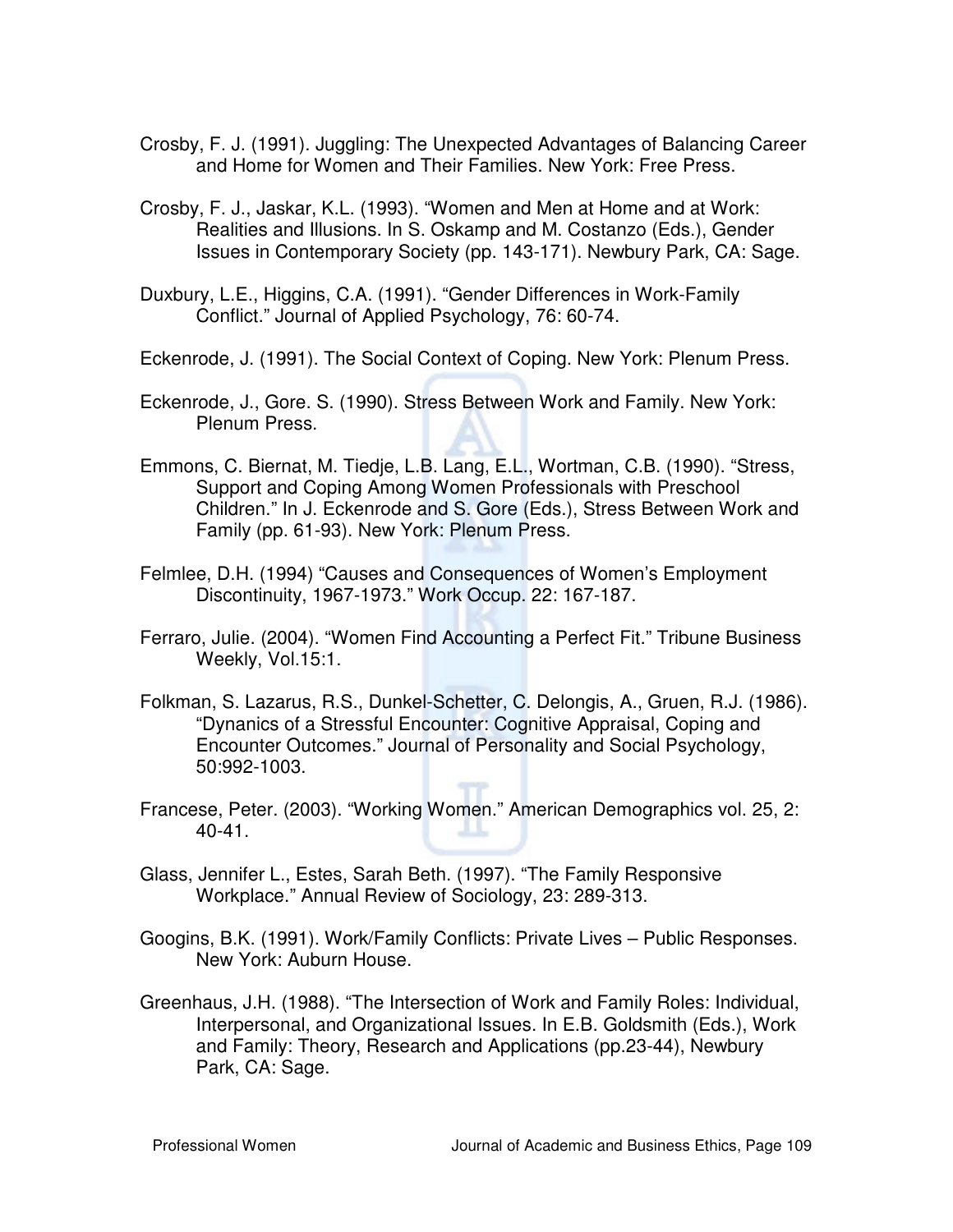- Holahan, C.K., Gilbert, L.A. (1979). "Conflict Between Life Rules: Women and Men in Dual-Career Couples." Human Relations, 32: 451-468.
- Kahan, Stuart. (2004). "The Glass Ceiling is Slowly Cracking: But in Some Cases, How Much is up to Women Themselves." Accounting Today, Vol.18.
- Kandel, D.B., Davies, M., Raveis, V.H. (1985). "The Stressfulness of Daily Social Roles for Womens' Marital, Occupational and Household Roles." Journal of Health and Social Behavior, 26: 64-78.
- Keating, Lisa. (2002). "Women Mentoring Women: The Rewards of Giving." Women in Business, Vol., 1, 54:28.
- Kosset, E.E., Noe, R.A., and DeMarr, B.J. (1999). "Wlrk-Family Role Synthesis: Individual and Organizational Determinants." International Journal of Conflict Management, 10: 102-129.
- Maeglin, Kathy. (2004). "Women Find Accounting is a Field They Can Count On." Indianapolis Business Journal, Vol. 25, 27: A32.
- Marshall, N.L., Barnett, R.C. (1994). "Family-Friendly Workplaces, Work-Family Interface, and Work Health." In G.P. Keita and J.J. Hurrell, Jr. (Eds.), Job Stress in a changing Workforce: Investigating Gender, Diversity, and Family Issues. (pp. 253-264) Washington, DC: American Psychological Association.
- Miller, Lee E. (2003). "A Woman's Guide to Successful Negotiating." Women in Business Vol. 55, 1: 49-51.
- Parcel, T.L., Menaghan, E.G. (1994). Parents' Jobs and Childrens' Lives. New York: AldineDeGruyter.
- Pearlin, L.I., Schooler, C. (1978). "The Structure of Coping." Journal of Health and Social Behavior, 19:2-21.
- Piotrkowski, C.S., Rapoport, R. N., Rapoport, R. (1987). "Families and Work." In Handbook of Marriage and the Family, ed. M.B. Sussman, S.K. Steinmetz, 251-279. New York: Plenum Press.
- Pleck, J.H. (1992). "Work-Family Policies in the U.S." In H. Kahn and J.Z. Giele (Eds.), Womens Work and Family Lives: The Continuing Struggle Worldwide (pp.248-275). Boulder, CO: Westview Press.
- Powell, G.N. (1990a). "One More Time: Do Female and Male Managers Differ?" Academy of Management Executives, 4, 3: 68-75.